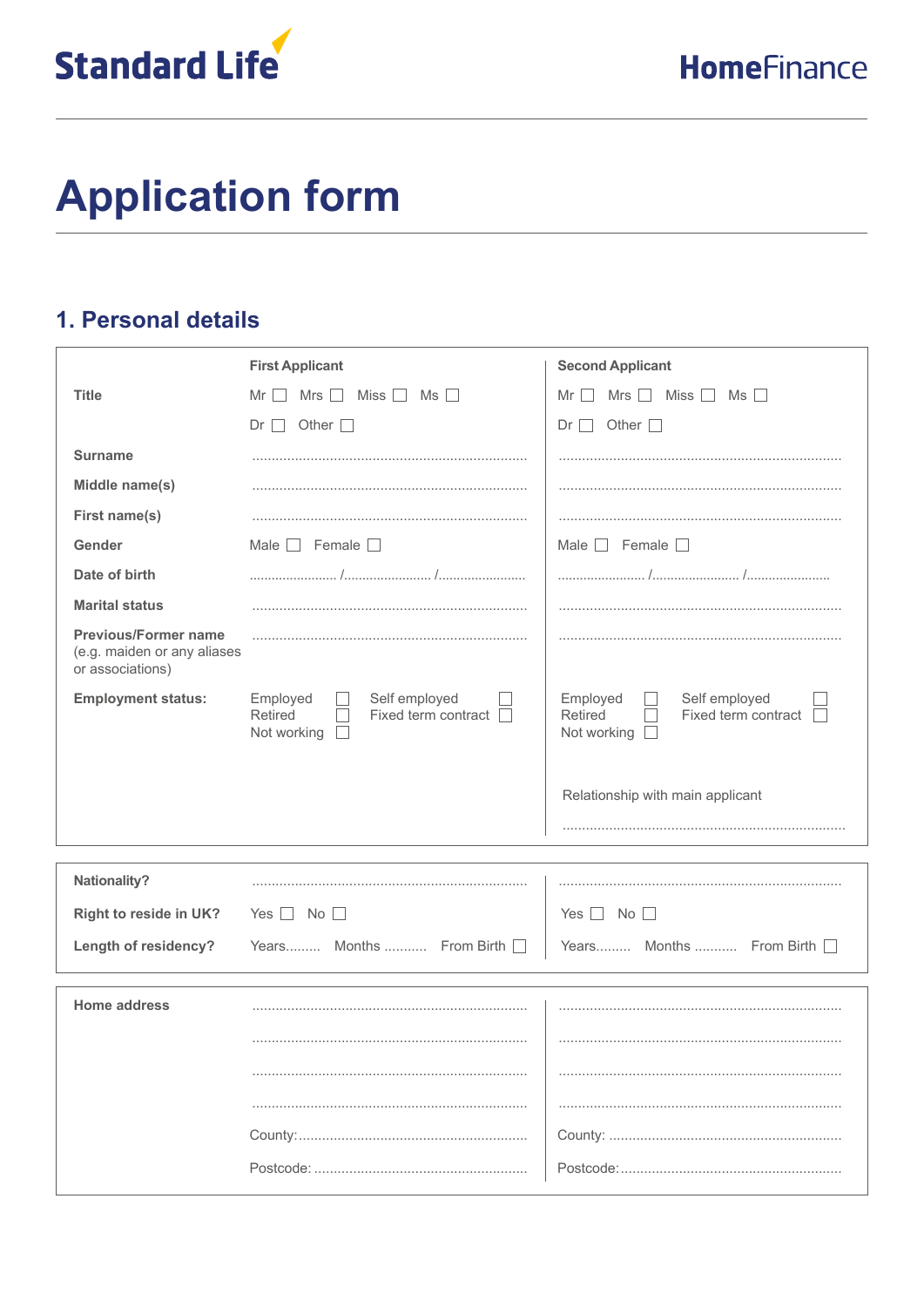# 1. Personal details (continued)

| Daytime telephone no.                            |                                                                                    |                                                                                                                                                                         |
|--------------------------------------------------|------------------------------------------------------------------------------------|-------------------------------------------------------------------------------------------------------------------------------------------------------------------------|
| Mobile telephone no.                             |                                                                                    |                                                                                                                                                                         |
|                                                  |                                                                                    |                                                                                                                                                                         |
|                                                  |                                                                                    |                                                                                                                                                                         |
| Email                                            |                                                                                    |                                                                                                                                                                         |
| <b>Residency type</b>                            | Owner □ Occupier □ Tenant □                                                        | Owner □ Occupier □ Tenant □                                                                                                                                             |
|                                                  |                                                                                    |                                                                                                                                                                         |
|                                                  |                                                                                    |                                                                                                                                                                         |
|                                                  | Are there any occupants of the property over 17 years of age? Yes $\Box$ No $\Box$ |                                                                                                                                                                         |
| If yes, please give details:                     |                                                                                    |                                                                                                                                                                         |
| Name of other occupier(s) living in the property |                                                                                    | Date of birth<br>Relationship                                                                                                                                           |
|                                                  |                                                                                    |                                                                                                                                                                         |
|                                                  |                                                                                    |                                                                                                                                                                         |
|                                                  |                                                                                    |                                                                                                                                                                         |
|                                                  |                                                                                    |                                                                                                                                                                         |
|                                                  |                                                                                    |                                                                                                                                                                         |
| This is based on financial dependency            |                                                                                    |                                                                                                                                                                         |
|                                                  |                                                                                    |                                                                                                                                                                         |
|                                                  | Have you lived at your property for less than 3 years?                             | Please provide details of any other addresses lived at within the last 3 years and how long each applicant has lived there. (Using section 9 of this form if necessary) |
| Address(s)                                       |                                                                                    |                                                                                                                                                                         |
|                                                  |                                                                                    |                                                                                                                                                                         |
|                                                  |                                                                                    |                                                                                                                                                                         |
|                                                  |                                                                                    |                                                                                                                                                                         |
|                                                  |                                                                                    |                                                                                                                                                                         |
|                                                  |                                                                                    |                                                                                                                                                                         |
|                                                  |                                                                                    |                                                                                                                                                                         |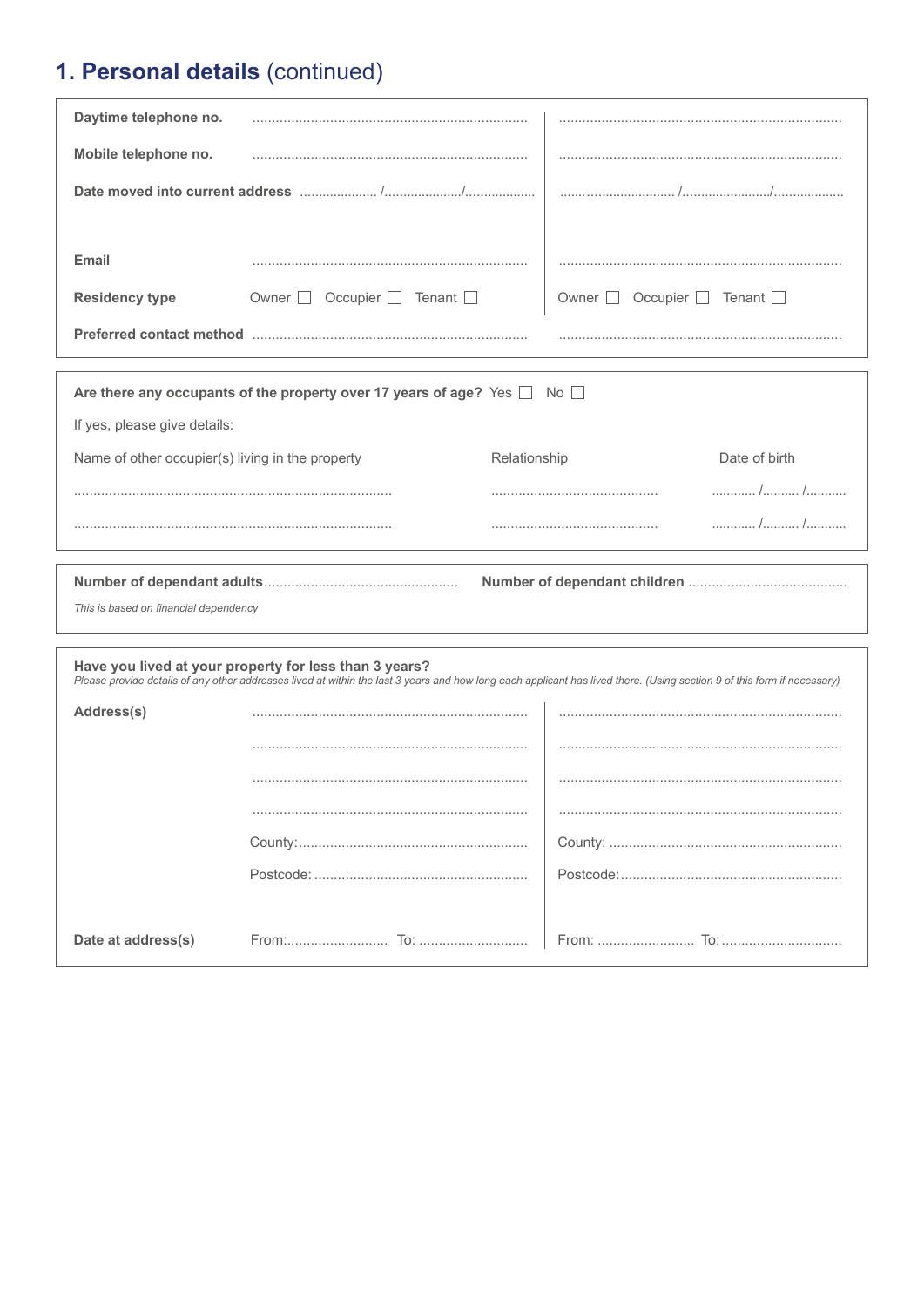# **2. Current financial details**

|                     | Please note that if this application is approved, it will be conditional that any existing mortgage, secured loan, charge, or<br>pending charge secured against your property must be redeemed in full prior to, or on completion of this new loan. If you<br>have more than one mortgage or secured loan outstanding, please provide full details in section 9.<br>Please give details of all mortgages/secured loans. |  |
|---------------------|-------------------------------------------------------------------------------------------------------------------------------------------------------------------------------------------------------------------------------------------------------------------------------------------------------------------------------------------------------------------------------------------------------------------------|--|
| Lender's name       |                                                                                                                                                                                                                                                                                                                                                                                                                         |  |
| Loan reference no.  |                                                                                                                                                                                                                                                                                                                                                                                                                         |  |
| Outstanding balance |                                                                                                                                                                                                                                                                                                                                                                                                                         |  |
|                     |                                                                                                                                                                                                                                                                                                                                                                                                                         |  |

| (If Yes, please provide details in section 9)                                                                                                                                                                                    | <b>First Applicant</b>    | <b>Second Applicant</b> |
|----------------------------------------------------------------------------------------------------------------------------------------------------------------------------------------------------------------------------------|---------------------------|-------------------------|
| Have you ever entered into any arrangements with creditors due to financial<br>difficulties (e.g. a Debt Management Plan), had any County Court Judgements<br>or any other Court Orders for non-payment within the last 6 years? | No <sub>1</sub><br>Yes    | No<br>Yes               |
| Have you ever been refused an Equity Release Mortgage?                                                                                                                                                                           | No<br>Yes                 | Yes<br>No.              |
| Have any of the applicants been convicted of any financial related crimes or<br>fraud within the last 6 years?                                                                                                                   | No <sub>1</sub><br>Yes    | Yes<br>No I             |
| Have you ever been party to a mortgage where the property has been taken<br>into possession on either a voluntary or enforced basis?                                                                                             | Yes<br>No<br>$\mathbf{I}$ | Yes<br>No l             |
| Have you ever had any of the following:                                                                                                                                                                                          |                           |                         |
| <b>Arrears</b> (in the last two years have you owed payments of an amount equivalent to three months<br>payments on a mortgage or loan, whether secured or unsecured)                                                            | Yes<br>No                 | Yes<br>No I             |
| <b>Bankruptcy</b> (in the last three years)                                                                                                                                                                                      | <b>Yes</b><br>No          | Yes<br>No               |
| <b>Debt relief order</b> (in the last three years)                                                                                                                                                                               | No<br><b>Yes</b>          | Yes<br>No I             |
| Individual voluntary arrangement (in the last three years)                                                                                                                                                                       | <b>Yes</b><br>No.         | Yes<br>No I             |
|                                                                                                                                                                                                                                  |                           |                         |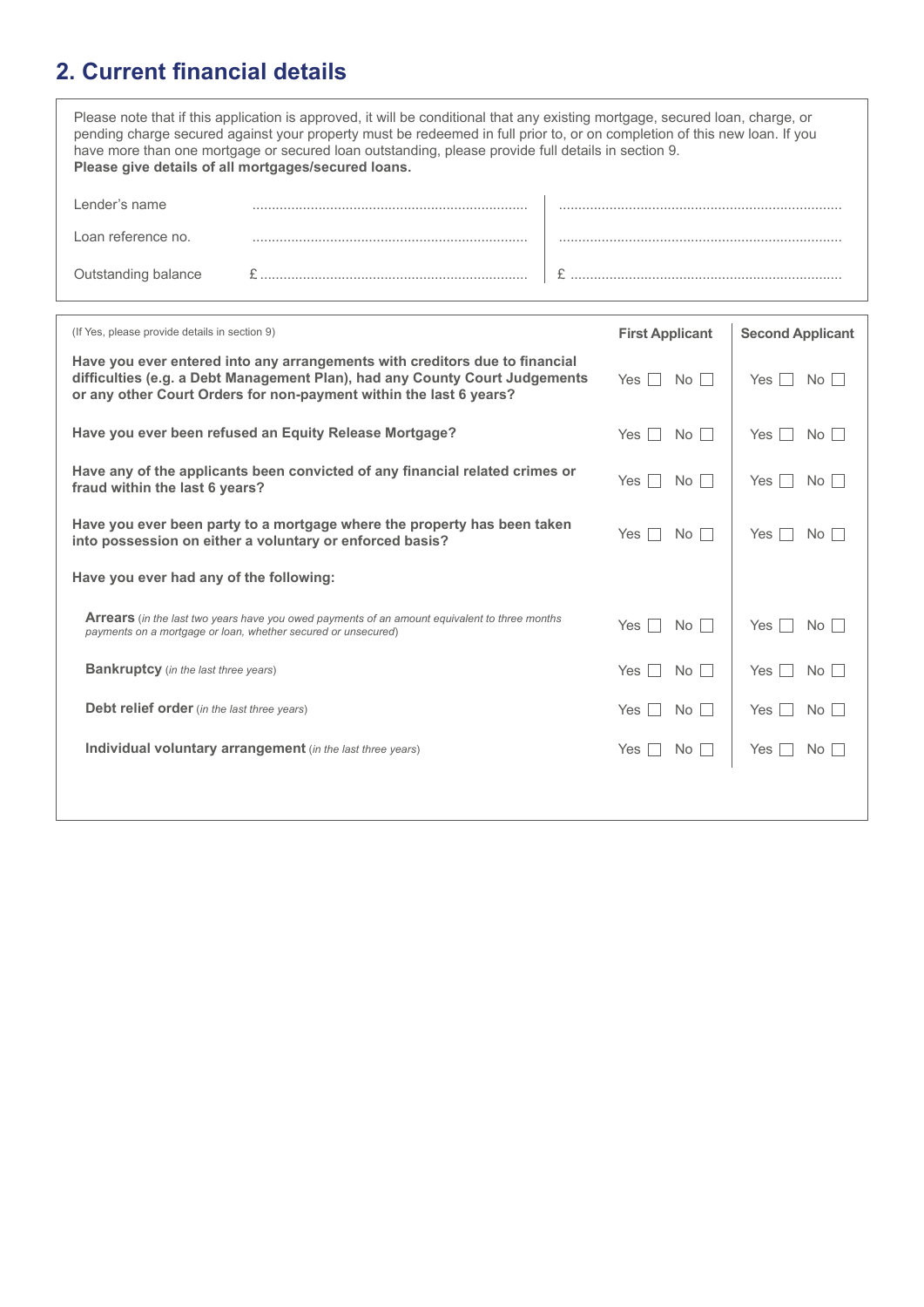## **3. Plan required**

The Lifetime Mortgage will be administered on a compound interest basis with no mortgage payments due during the period of the loan. It will only be repayable under the circumstances described in the Lifetime Mortgage Terms & Conditions.

Total loan applied for: £ .......................................................... Initial lump sum release: £......................................................

**Please indicate the purpose of the money released:**

| <b>Purpose</b>                            | <b>Amount</b> | <b>Tick as appropriate</b> |
|-------------------------------------------|---------------|----------------------------|
| <b>Clear an existing mortgage</b>         |               |                            |
| <b>Clear unsecured loans or debts</b>     |               |                            |
| Home improvements - decorative            |               |                            |
| Home improvements - structural            |               |                            |
| <b>Gift to family or friends</b>          |               |                            |
| <b>Supplementing income</b>               |               |                            |
| <b>Travel</b>                             |               |                            |
| Car purchase                              |               |                            |
| <b>Property purchase</b>                  |               |                            |
| <b>Medical treatment</b>                  |               |                            |
| Care                                      |               |                            |
| <b>Essential repairs to your property</b> |               |                            |
| <b>Early Inheritance</b>                  |               |                            |
| <b>Investment - ISA</b>                   |               |                            |
| <b>Investment Shares</b>                  |               |                            |
| Cash in bank                              |               |                            |
| <b>Fees</b>                               |               |                            |
| <b>Other</b>                              |               |                            |

......................................................................................................................

**Reason for cash facility** (for drawdown products only):

| <b>Reason</b>                            | <b>Tick as appropriate</b> |
|------------------------------------------|----------------------------|
| <b>Additional Income</b>                 |                            |
| <b>Car (New/Repairs)</b>                 |                            |
| <b>Emergency Funds</b>                   |                            |
| <b>Financial Security</b>                |                            |
| Gift                                     |                            |
| <b>Health Care</b>                       |                            |
| <b>Holidays</b>                          |                            |
| <b>Home Improvements</b>                 |                            |
| <b>Maintain/Improve Standard of Life</b> |                            |
| <b>Other</b>                             |                            |

**Source of deposit** (for purchase):

| <b>Source of deposit</b>           | <b>Amount</b> |
|------------------------------------|---------------|
| <b>Savings</b>                     |               |
| Sale of other property             |               |
| <b>Inheritance</b>                 |               |
| Gifted                             |               |
| <b>Equity in existing property</b> |               |
| Inter family sale                  |               |
| <b>Other</b>                       |               |

Anticipated timescale to access the cash facility: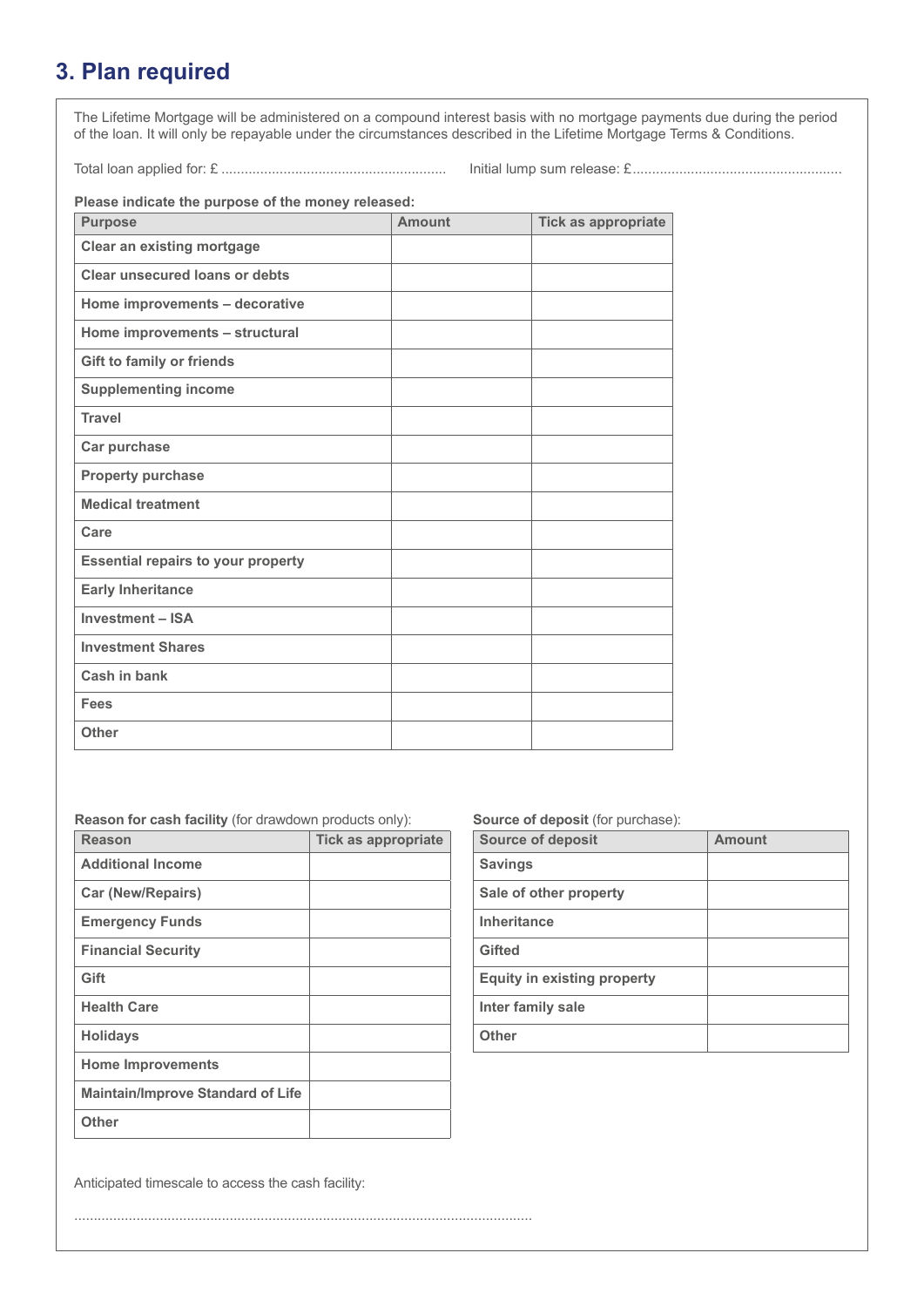# **4. Property details** (The property on which the lifetime mortgage is to be secured)

| Is this a re-mortgage of your existing home? Yes $\Box$ No $\Box$                                                                                   |
|-----------------------------------------------------------------------------------------------------------------------------------------------------|
| Will this be your main residence? Yes $\Box$ No $\Box$                                                                                              |
| Is your property a new build? Yes $\Box$ No $\Box$                                                                                                  |
|                                                                                                                                                     |
|                                                                                                                                                     |
|                                                                                                                                                     |
|                                                                                                                                                     |
| What year was the property built?                                                                                                                   |
|                                                                                                                                                     |
| What type of property is it?                                                                                                                        |
| House $\Box$ Bungalow $\Box$ Flat $\Box$ Coach House/Flat $\Box$ Maisonette $\Box$ Detached $\Box$ Link Detached $\Box$                             |
| Semi Detached   Mid-Terraced   End Terraced   Chalet (Bungalow only)                                                                                |
| Connected or above a commercial property? Yes □ No □                                                                                                |
|                                                                                                                                                     |
| If your property is a flat or maisonette, please give details.                                                                                      |
| Converted □ Purpose built □ Studio □ Basement flat □                                                                                                |
| No. of flats/maisonettes in block?<br>How many storeys?<br>Which storey is it on?                                                                   |
| What floor does the lift go to?<br>Does the block have a lift? Yes $\Box$ No $\Box$                                                                 |
| If a new purchase, is the property being purchased under the 'right to buy' scheme? Yes $\Box$ No $\Box$                                            |
| Is the property now, (or previously been) a Housing Association (HA), a Local Authority (LA)<br>or a Ministry of Defence (MOD) property? Yes □ No □ |
| If yes, do the local authority still own the freehold? Yes $\Box$ No $\Box$                                                                         |
|                                                                                                                                                     |
| <b>Please indicate the tenure:</b> Leasehold $\Box$<br>Freehold $\Box$<br>Absolute $\Box$<br>Commonhold <b>D</b>                                    |
| years<br>Is the lease to be extended? Yes $\Box$<br>If leasehold, please state remaining term:<br>No II                                             |
| £<br>Ι£<br>Ground rent per annum:<br>Service charge per annum                                                                                       |
| Stone $\Box$ Timber frame $\Box$ Other (please state) $\Box$<br>What is the property built of? Brick $\Box$                                         |
| What is the property roofed with? Tile $\Box$ Slate $\Box$ Flat $\Box$ Thatched $\Box$ Other (please state) $\Box$                                  |
| Is there any element of flat roof to the property? Yes $\Box$ No $\Box$                                                                             |
| Approximately what percentage of the overall property is covered by flat roof (excluding garages)?                                                  |
|                                                                                                                                                     |
| <b>Number of bedrooms:</b><br><b>Number of kitchens:</b><br><b>Number of bathrooms:</b>                                                             |
| Is your property currently let? $Yes \Box No \Box$<br>Has there been any structural damage? Yes $\Box$<br>$No$ $\Box$                               |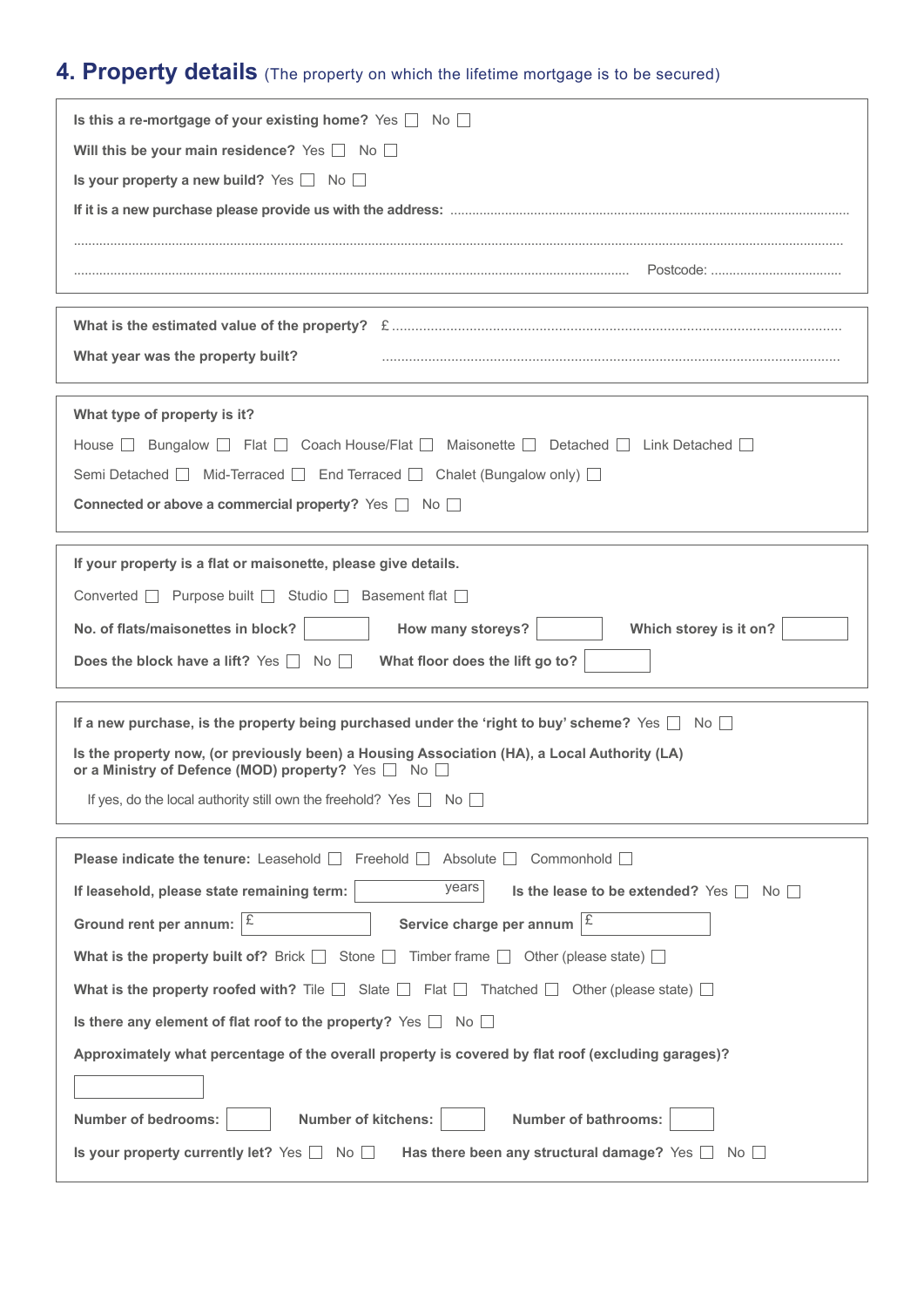#### **4. Property details** (Continued)

| Will you use the property wholly for residential purposes? Yes $\Box$ No $\Box$                                      |
|----------------------------------------------------------------------------------------------------------------------|
| Is it classed as sheltered accommodation? Yes $\Box$ No $\Box$                                                       |
| $\%$<br>Fee payable on resale as a percentage of the sale price? (if no fee payable on resale, please enter 0)       |
| Does the property have an annex? Yes $\Box$ No $\Box$                                                                |
| Does the property exceed the maximum acreage guidelines? Yes $\Box$ No $\Box$                                        |
| Is there any element of flying freehold? Yes No Rercentage of flying freehold?                                       |
| Is the property located on an unadopted road? Yes $\Box$ No $\Box$                                                   |
| Is the property currently being extended; or has plans to extend in the future? Yes $\Box$ No $\Box$                 |
| Has the property been underpinned? Yes $\Box$ No $\Box$ If yes, are guarantees available? Yes $\Box$ No $\Box$       |
| Has the property or surrounding area been affected by subsidence, heave, settlement or landslip? Yes $\Box$<br>No II |
| Has the property been subject to environmental flooding in the last 15 years? Yes $\Box$ No $\Box$                   |
| Is the property subject to any agricultural restrictions? Yes $\Box$ No $\Box$                                       |
| Does the property have solar panels? Yes $\Box$ No $\Box$ Are the solar panels leased? Yes $\Box$ No $\Box$          |
|                                                                                                                      |
| Is the property in a good state of repair? Yes $\Box$ No $\Box$                                                      |
|                                                                                                                      |
|                                                                                                                      |

**Additional details:**

#### **Valuation**

Standard Life Home Finance will need to obtain a valuation of your property which should not be relied upon by you as a report on the condition of the property. We will contact you to arrange the valuation. If you are not already the owner of the property please supply the contact details of the person we can contact to make valuation arrangements in section 9.

#### **Building insurance**

The property must be insured by you. A copy of the policy certificate, noting Standard Life Home Finance, will be asked for in due course.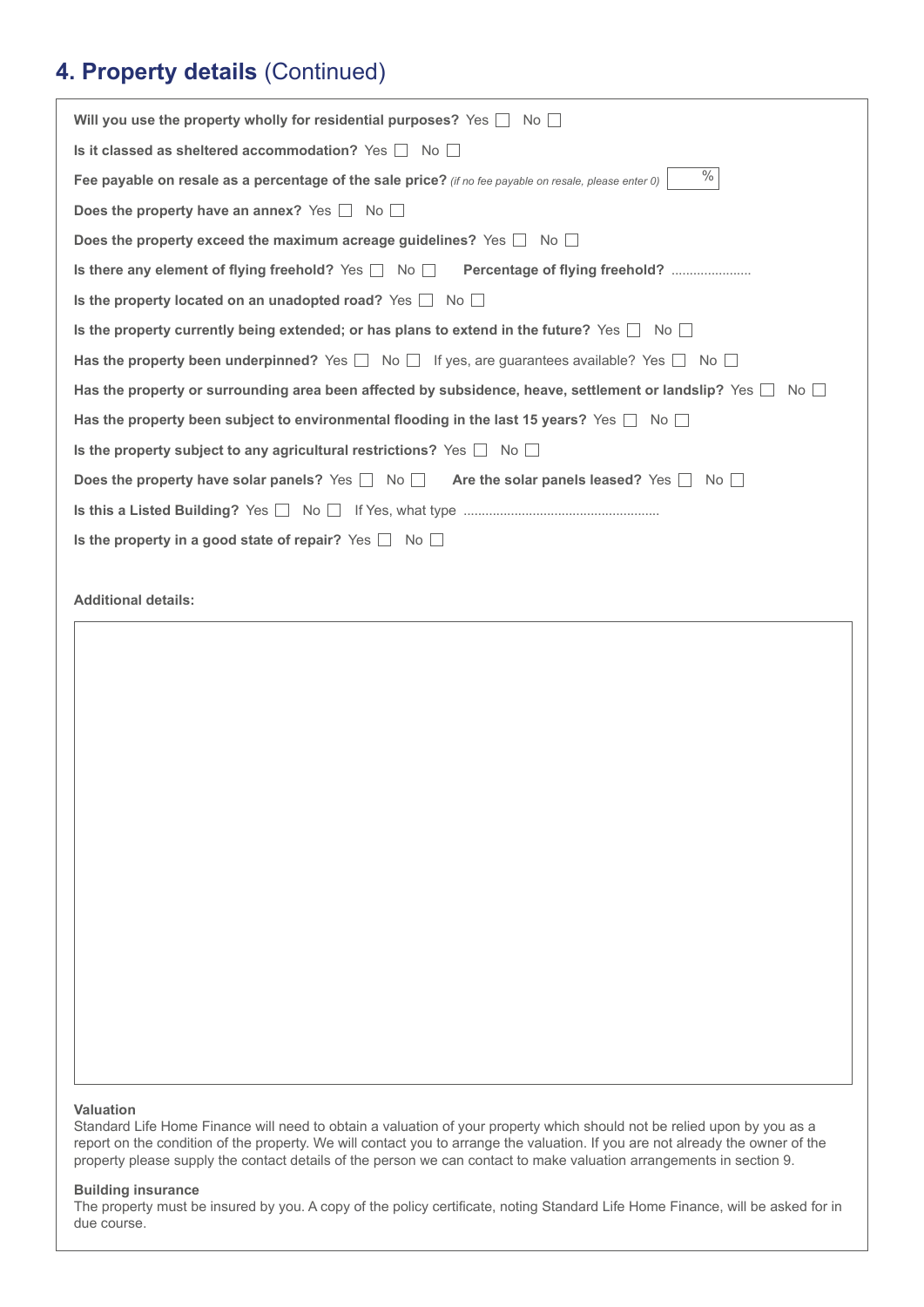#### **5. Repayment strategy**

**Is it your intention to repay the loan from the sale of your property on your death or on the death of the last borrower or if you, or the last of you when more than one borrower, have left your home permanently e.g. if you move into long-term care or to be cared for by relatives?** Yes  $\Box$  No  $\Box$ 

#### **6. Solicitor details**

Standard Life Home Finance will appoint its own solicitor to represent it in the transaction. You will need to appoint a firm to represent you. Please provide the name and address of the solicitor who will be acting for you in connection with this mortgage application.

| Fmail address. |  |
|----------------|--|

#### **7. Marketing questions**

We would like to keep you up to date with information on our products and services. Standard Life Home Finance may use the client information to contact them about its products and services and those of companies with the Group, and Third Party Providers it believes may be of interest to them.

Please contact by: phone  $\Box$  by SMS  $\Box$  by email  $\Box$  by mail  $\Box$  Phone  $\Box$  by SMS  $\Box$  by email  $\Box$  by mail  $\Box$ 

#### **First Applicant Second Applicant Second Applicant**

We may also share your contact information with carefully selected partners to provide you with special offers.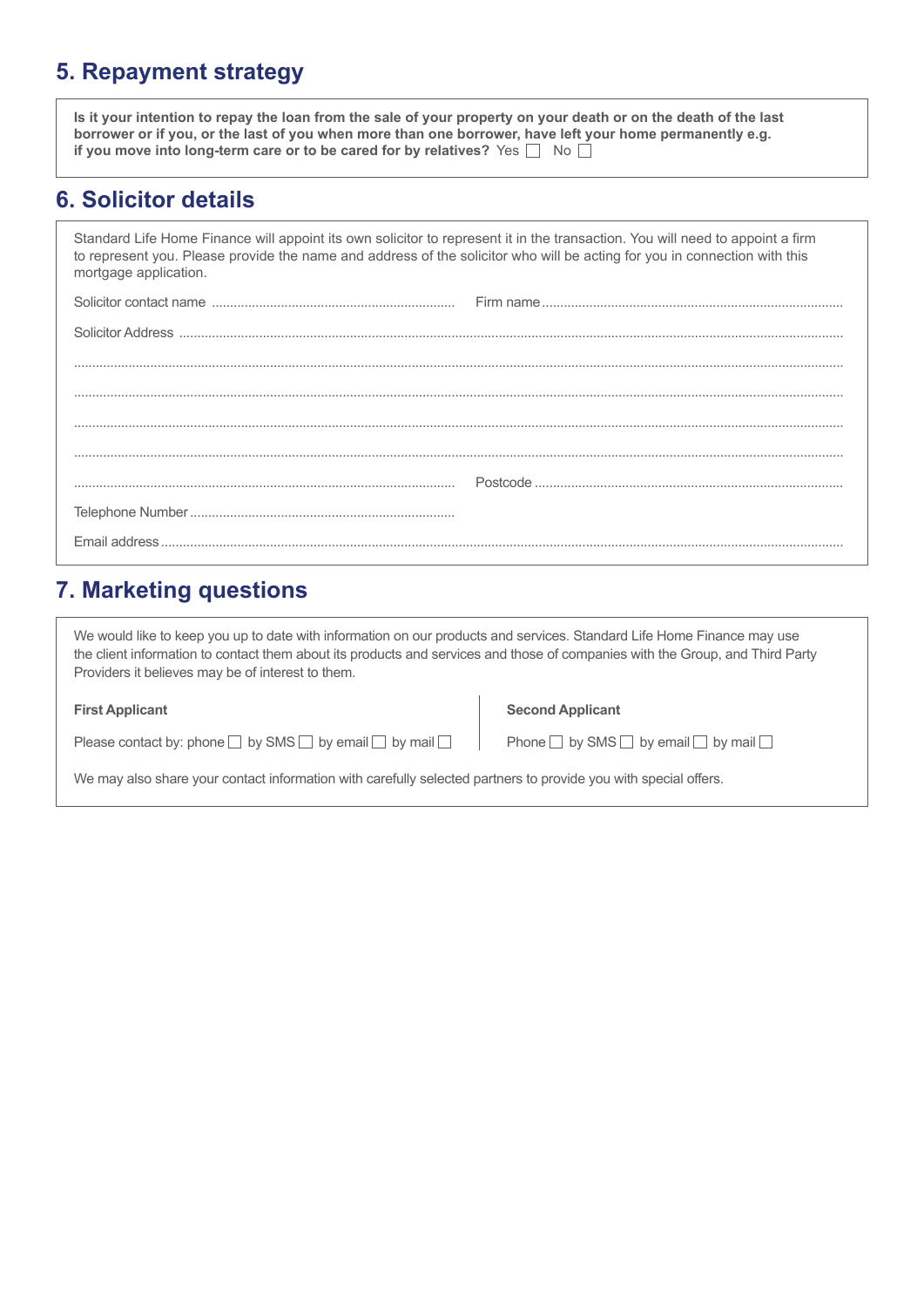# 8. Intermediary and third party section

| You should be aware that Standard Life Home Finance is unable to process applications from Intermediaries who are not<br>authorised by the Financial Conduct Authority to carry out mortgage business. You confirm that in submitting this application<br>you have read and agree to the Terms and Conditions of the Standard Life Home Finance Intermediary Agreement, a copy of<br>which has been sent to you on appointment. |  |
|---------------------------------------------------------------------------------------------------------------------------------------------------------------------------------------------------------------------------------------------------------------------------------------------------------------------------------------------------------------------------------------------------------------------------------|--|
|                                                                                                                                                                                                                                                                                                                                                                                                                                 |  |
| Full company name and contact details:                                                                                                                                                                                                                                                                                                                                                                                          |  |
|                                                                                                                                                                                                                                                                                                                                                                                                                                 |  |
|                                                                                                                                                                                                                                                                                                                                                                                                                                 |  |
|                                                                                                                                                                                                                                                                                                                                                                                                                                 |  |
|                                                                                                                                                                                                                                                                                                                                                                                                                                 |  |
|                                                                                                                                                                                                                                                                                                                                                                                                                                 |  |
|                                                                                                                                                                                                                                                                                                                                                                                                                                 |  |
|                                                                                                                                                                                                                                                                                                                                                                                                                                 |  |
|                                                                                                                                                                                                                                                                                                                                                                                                                                 |  |
| Please disclose any fee payable by the customer(s) for advising on or arranging this lifetime mortgage:<br>£                                                                                                                                                                                                                                                                                                                    |  |
|                                                                                                                                                                                                                                                                                                                                                                                                                                 |  |
| <b>ATTORNEY 1</b>                                                                                                                                                                                                                                                                                                                                                                                                               |  |
| Is there an Attorney acting on behalf of the applicant? Yes $\Box$ No $\Box$                                                                                                                                                                                                                                                                                                                                                    |  |
| Applicant 1: Yes   No   Applicant 2: Yes   No                                                                                                                                                                                                                                                                                                                                                                                   |  |
| Is the Attorney a company? Yes □ No                                                                                                                                                                                                                                                                                                                                                                                             |  |
|                                                                                                                                                                                                                                                                                                                                                                                                                                 |  |
|                                                                                                                                                                                                                                                                                                                                                                                                                                 |  |
|                                                                                                                                                                                                                                                                                                                                                                                                                                 |  |
|                                                                                                                                                                                                                                                                                                                                                                                                                                 |  |
|                                                                                                                                                                                                                                                                                                                                                                                                                                 |  |
|                                                                                                                                                                                                                                                                                                                                                                                                                                 |  |
|                                                                                                                                                                                                                                                                                                                                                                                                                                 |  |
|                                                                                                                                                                                                                                                                                                                                                                                                                                 |  |
|                                                                                                                                                                                                                                                                                                                                                                                                                                 |  |
| Is the application form stamped and sealed by the Office of Public Guardian? Yes $\Box$ No $\Box$                                                                                                                                                                                                                                                                                                                               |  |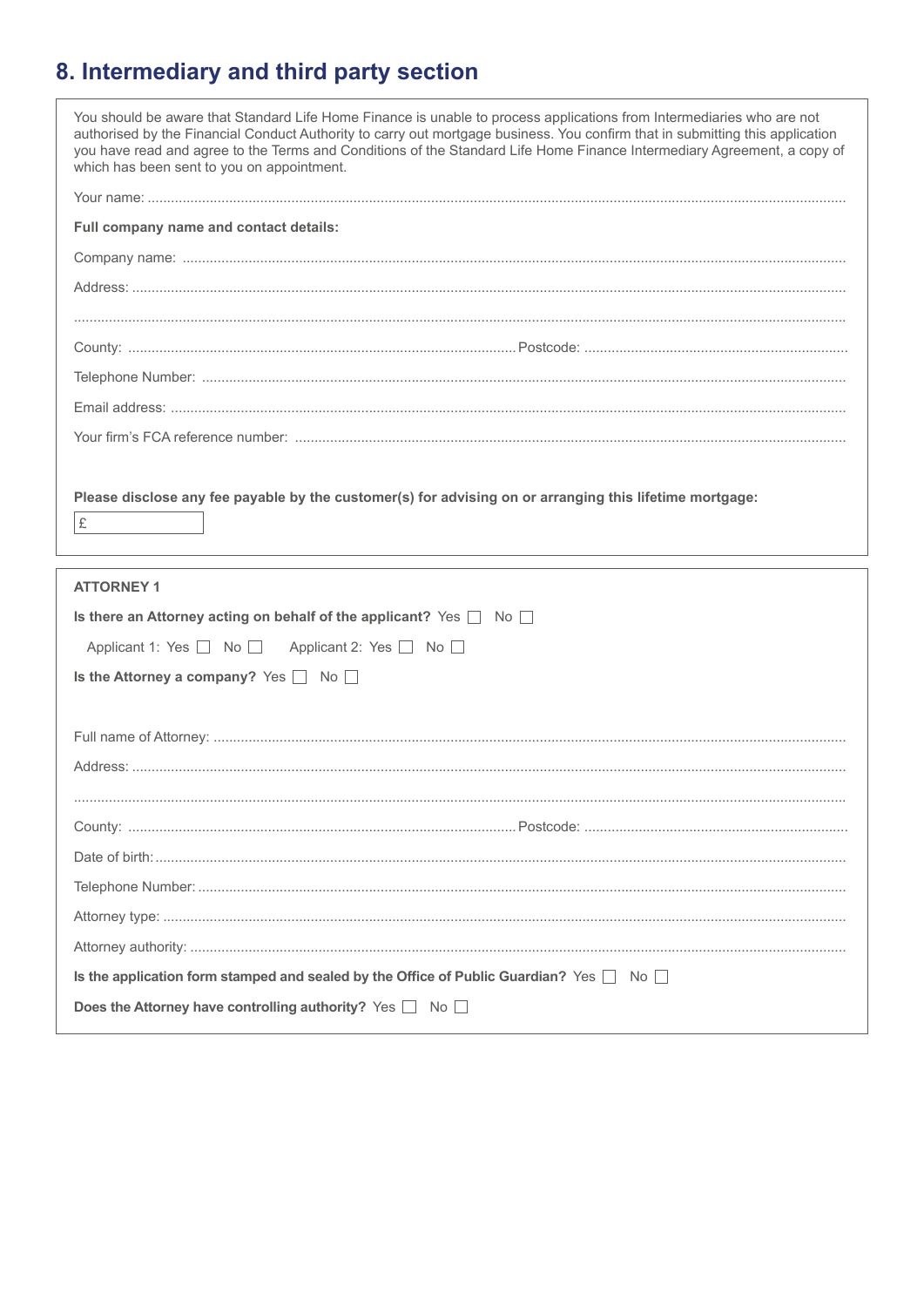# 8. Intermediary and third party section (Continued)

| <b>ATTORNEY 2</b>                                                                                                                                           |
|-------------------------------------------------------------------------------------------------------------------------------------------------------------|
| Is there an Attorney acting on behalf of the applicant? Yes $\Box$ No $\Box$                                                                                |
| Applicant 1: Yes   No   Applicant 2: Yes   No                                                                                                               |
| Is the Attorney a company? Yes $\Box$ No $\Box$                                                                                                             |
|                                                                                                                                                             |
|                                                                                                                                                             |
|                                                                                                                                                             |
|                                                                                                                                                             |
|                                                                                                                                                             |
|                                                                                                                                                             |
|                                                                                                                                                             |
|                                                                                                                                                             |
|                                                                                                                                                             |
| Is the application form stamped and sealed by the Office of Public Guardian? Yes $\Box$ No $\Box$                                                           |
| Does the Attorney have controlling authority? Yes No                                                                                                        |
|                                                                                                                                                             |
|                                                                                                                                                             |
| <b>ATTORNEY 3</b>                                                                                                                                           |
| Is there an Attorney acting on behalf of the applicant? Yes $\Box$ No $\Box$                                                                                |
| Applicant 1: Yes   No   Applicant 2: Yes   No                                                                                                               |
| Is the Attorney a company? Yes $\Box$ No $\Box$                                                                                                             |
|                                                                                                                                                             |
|                                                                                                                                                             |
|                                                                                                                                                             |
|                                                                                                                                                             |
|                                                                                                                                                             |
|                                                                                                                                                             |
|                                                                                                                                                             |
|                                                                                                                                                             |
|                                                                                                                                                             |
| Is the application form stamped and sealed by the Office of Public Guardian? Yes $\Box$ No $\Box$<br>Does the Attorney have controlling authority? Yes a No |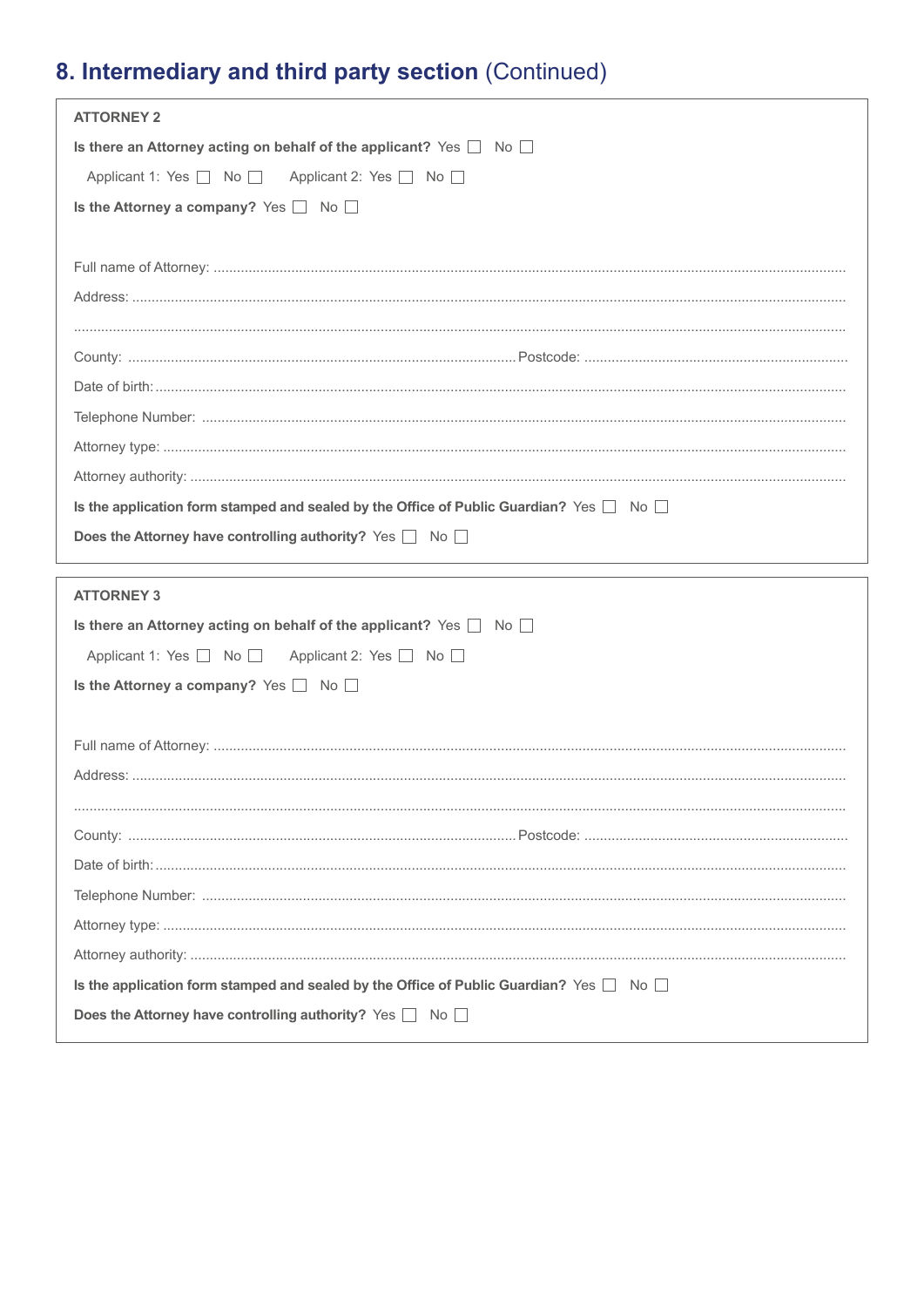# 8. Intermediary and third party section (Continued)

| <b>ATTORNEY 4</b>                                                                                 |
|---------------------------------------------------------------------------------------------------|
| Is there an Attorney acting on behalf of the applicant? Yes $\Box$ No $\Box$                      |
| Applicant 1: Yes   No   Applicant 2: Yes   No                                                     |
| Is the Attorney a company? Yes $\Box$ No $\Box$                                                   |
|                                                                                                   |
|                                                                                                   |
|                                                                                                   |
|                                                                                                   |
|                                                                                                   |
|                                                                                                   |
|                                                                                                   |
|                                                                                                   |
|                                                                                                   |
| Is the application form stamped and sealed by the Office of Public Guardian? Yes $\Box$ No $\Box$ |
| Does the Attorney have controlling authority? Yes No                                              |
|                                                                                                   |
| <b>ATTORNEY 5</b>                                                                                 |
| Is there an Attorney acting on behalf of the applicant? Yes $\Box$ No $\Box$                      |
| Applicant 1: Yes   No   Applicant 2: Yes   No                                                     |
| Is the Attorney a company? Yes $\Box$ No $\Box$                                                   |
|                                                                                                   |
|                                                                                                   |
|                                                                                                   |
|                                                                                                   |
|                                                                                                   |
|                                                                                                   |
|                                                                                                   |
|                                                                                                   |
|                                                                                                   |
| Is the application form stamped and sealed by the Office of Public Guardian? Yes $\Box$ No $\Box$ |
| Does the Attorney have controlling authority? Yes a No                                            |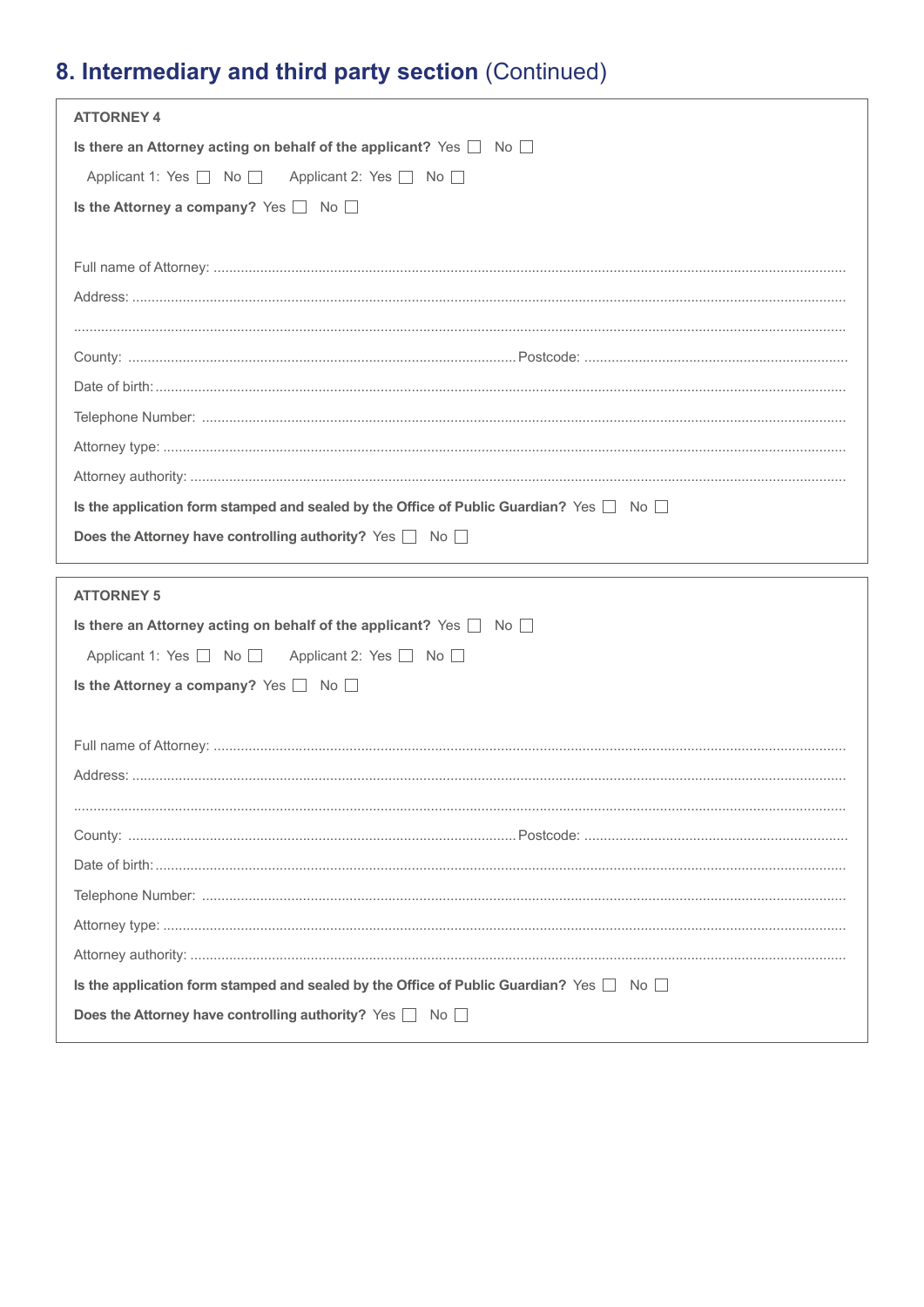# **8. Intermediary and third party section** (Continued)

| <b>ATTORNEY 6</b>                                                                                                                                                                                                                                                                                                                                |
|--------------------------------------------------------------------------------------------------------------------------------------------------------------------------------------------------------------------------------------------------------------------------------------------------------------------------------------------------|
| Is there an Attorney acting on behalf of the applicant? Yes $\Box$ No $\Box$                                                                                                                                                                                                                                                                     |
| Applicant 1: Yes No<br>Applicant 2: Yes No                                                                                                                                                                                                                                                                                                       |
| Is the Attorney a company? Yes $\Box$ No $\Box$                                                                                                                                                                                                                                                                                                  |
|                                                                                                                                                                                                                                                                                                                                                  |
|                                                                                                                                                                                                                                                                                                                                                  |
|                                                                                                                                                                                                                                                                                                                                                  |
|                                                                                                                                                                                                                                                                                                                                                  |
|                                                                                                                                                                                                                                                                                                                                                  |
|                                                                                                                                                                                                                                                                                                                                                  |
|                                                                                                                                                                                                                                                                                                                                                  |
|                                                                                                                                                                                                                                                                                                                                                  |
|                                                                                                                                                                                                                                                                                                                                                  |
| Is the application form stamped and sealed by the Office of Public Guardian? Yes $\Box$ No $\Box$                                                                                                                                                                                                                                                |
| Does the Attorney have controlling authority? Yes $\Box$ No $\Box$                                                                                                                                                                                                                                                                               |
| I/We confirm that:                                                                                                                                                                                                                                                                                                                               |
|                                                                                                                                                                                                                                                                                                                                                  |
| a) the information above was obtained by me/us in relation to the customer(s)/attorney(s)                                                                                                                                                                                                                                                        |
| b) the evidence I/we have obtained to verify the identity of the customer(s)/attorney(s)                                                                                                                                                                                                                                                         |
| 1. 'I, the intermediary, confirm that the information obtained by me/us in relation to the customer(s)/attorney(s) and the<br>evidence I/we have obtained to verify the identity of the customer(s)/attorney(s) meets the standard evidence set out<br>within the Guidance for the UK Financial Sector issued by JMLSG'?<br>Yes $\Box$ No $\Box$ |
| 2. 'I, the intermediary, confirm that the information obtained by me/us in relation to the customer(s)/attorney(s) and the<br>evidence I/we have obtained to verify the identity of the customer(s)/attorney(s) exceeds the standard evidence'?<br>Yes $\Box$ No $\Box$                                                                          |
|                                                                                                                                                                                                                                                                                                                                                  |